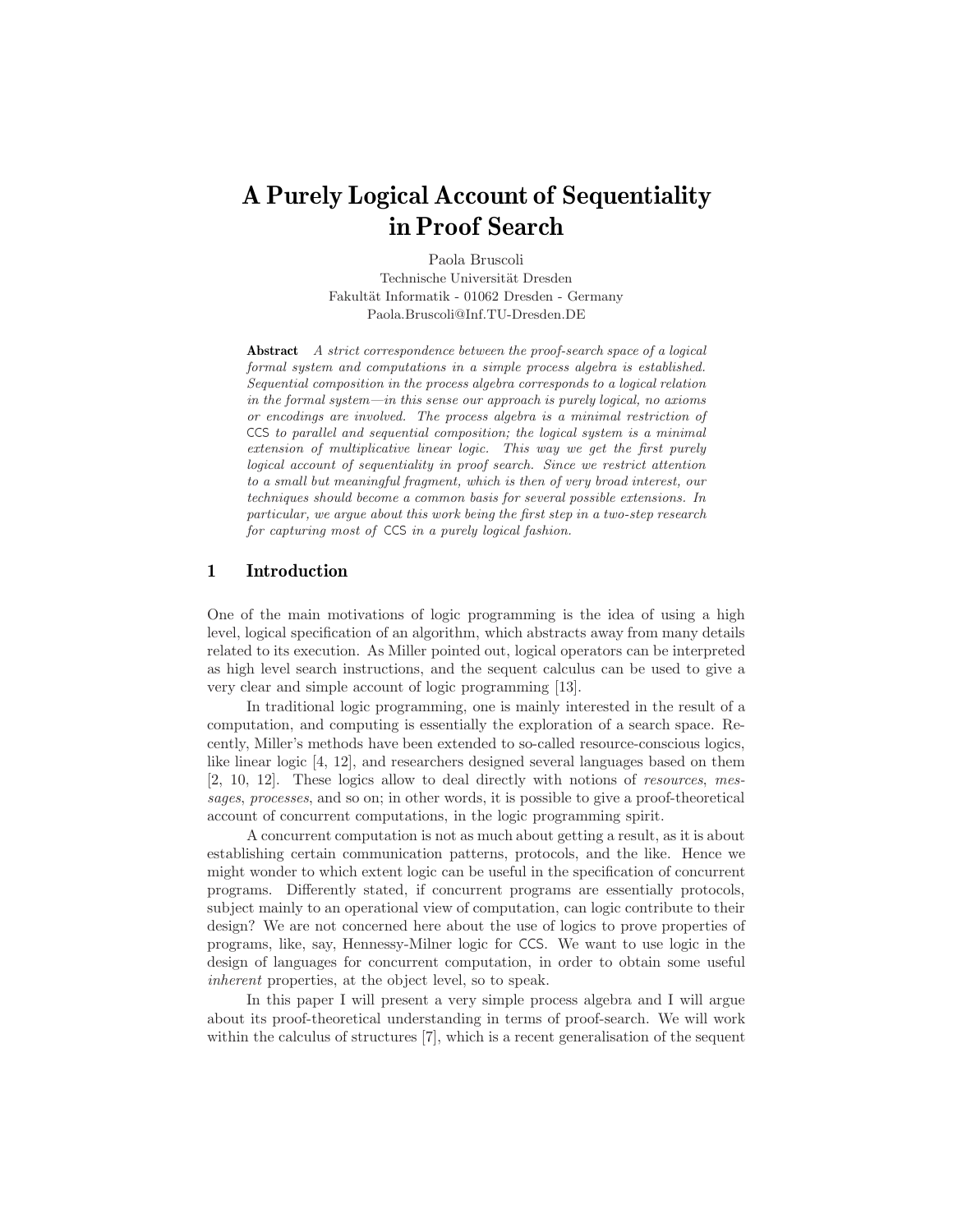calculus [3]. Guglielmi and Tiu showed how it is possible to design, in the calculus of structures, a simple logical system which possesses a self-dual non-commutative operator [7], and how this system can not be defined in the sequent calculus [16]. This non-commutative operator, called seq, has a resemblance to the prefix combinator of CCS [14]; it is a form of sequential composition, similar to other sequential constructs in other languages. (We should not forget that sequential composition has a longer history than parallel forms of composition, which more naturally correspond to the usual commutative logical operators.)

We will consider the simplest system containing seq, called system SBV: it is not very expressive (it is decidable), but contains the hard part of our problem. Beyond seq, SBV has two commutative logical operators, corresponding to linear logic's par and times. Several steps have to be made before a real language can be designed starting from SBV :

- 1 The correspondence between seq and a form of sequentiality studied independently must be established.
- 2 The search space for proofs must be narrowed enough to get the desired behaviour at run-time.
- 3 SBV must be extended to a Turing-equivalent fragment and the two properties above must be preserved.

In this paper we will deal with 1 and, partially, with 2, and I will argue about the possibility of completing the program in future work. Let us see in more detail what the three issues above are about.

Point 1: I believe that logic, in the sense of the formal study of language, should give an account of *existing* languages (as opposed to the creation of new ad hoc ones). As mathematical logic formalised mathematical reasoning, logic for computer science should deal with natural languages of computer science. Of course, computer science is young, and we should not expect the same kind of maturity that the language of mathematicians had reached when logic began. That said, I will consider CCS a natural language to close as much as possible on. As we will see, one of the main problems we have to deal with is the difference between the logical notion of sequentiality of seq, and the operational one of CCS's prefix combinator.

Point 2: In the calculus of structures, even more than in the sequent calculus, the bottom-up construction of proofs is a very non-deterministic process; this is due to the fact that inference rules may be applied anywhere deep in a structure. If this non-determinism is not tamed, our ability to design concurrent algorithms is severely hampered. Here I will solve part of this problem: to establish the operational correspondence between seq and prefix we have to coerce the search for proofs, otherwise the order induced by seq is not respected by the computational interpretation of proofs. This aspect is solved *logically*: I will show a system, called BVL, which is equivalent to SBV but which generates only those proofs that correspond to computations respecting the time-order induced by the prefixing. I will show the correspondence to CCS of this intermediate system.

Still, BVL generates more proofs than desirable for just an operational account, and the best answer to this problem should come by further applying methods inspired by Miller's uniform proofs. We will not deal with this in the present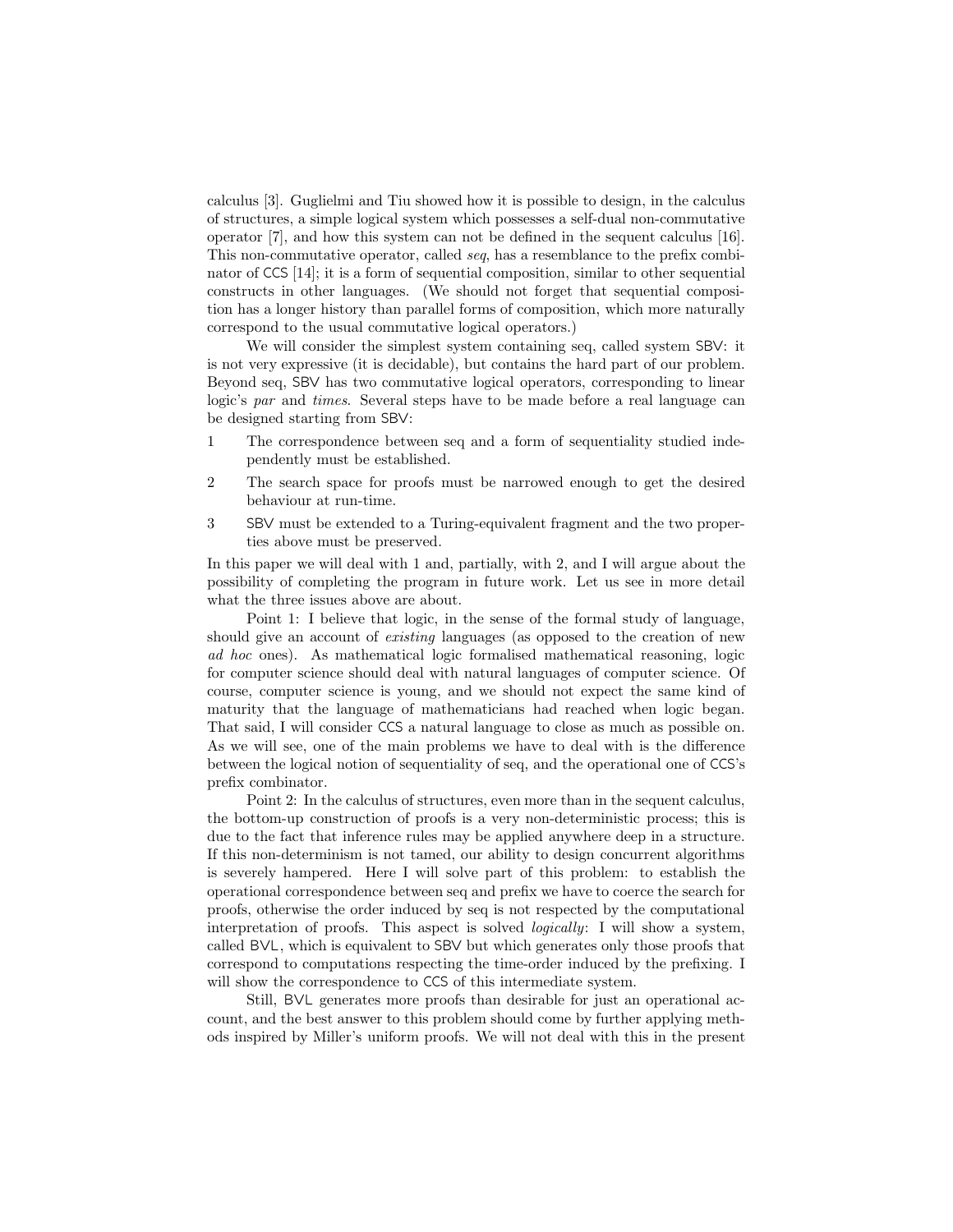paper, although I argue that this operation is entirely feasible because: 1) the calculus of structures is more general than the sequent calculus, so the methods for the sequent calculus should work as well; 2) our system is an extension of multiplicative linear logic, which so far has been the most successful logical system  $vis-\hat{a}-vis$  the uniform proofs [12].

Point 3: Recent work by Guglielmi and Straßburger provides the extension: they designed a Turing-equivalent system, called SNEL, which conservatively extends SBV with exponentials [9]. Since we find there the usual exponential of linear logic, it should be possible to map fixpoint operators by simple, known replication techniques. SNEL is also a conservative extension of MELL, the multiplicativeexponential fragment of linear logic, amenable to the uniform proof reduction mentioned above. CCS choice operator requires additives: a presentation of full linear logic is provided in [15]; then we can borrow techniques from [11].

For those reasons, this paper establishes the first of what I believe is a two-step move towards the first abstract logic programming system directly corresponding to CCS and similar process algebras. More in detail, these are the contributions of this paper:

- 1 Alogical system in the calculus of structures, BV L, which is equivalent to SBV and which shows a general technique for limiting non-determinism in the case of a non-commutative self-dual logical operator. This is a purely proof-theoretical result (Section 3).
- 2 A simple process algebra,  $PA_{BV}$ , corresponding to CCS restricted to the sequential and parallel operators, which is exactly captured by  $BVL: 1$ ) Every terminating computation in it corresponds to a proof of  $BVL$ . 2) For every (legal) expression provable in BVL there is a corresponding terminating computation (Section 4).

Compared to some previous work, notably by Miller [11] and Guglielmi [5, 6], my approach has a distinctive, important feature: sequentiality is not obtained through axioms, or through an encoding, rather it is realised by a logical operator in the system. Despite the simplicity of the system, getting cut elimination has proved extremely difficult (it turned out to be impossible in the sequent calculus) and required the development of the calculus of structures.

This effort gives us an important property in exchange. As I will argue later in the paper, we will be able to manipulate proofs at various levels of abstraction: 1) There is the concrete level of BVL, where a proof closely corresponds to a computation. 2) More abstractly, we can use a restriction of SBV called BV , where we are free to exchange messages disregarding the actual ordering of the computation; here, for example, we could verify what happens towards the end of a computation without being forced to execute its beginning. 3) Even more abstractly, we could use in addition a new admissible rule which allows us to separate certain threads of a computation when performing an analysis. 4) Finally, we can use cut rules (in various forms), so reducing dramatically the search space.

As is typical in the calculus of structures, there is in fact a whole hierarchy of equivalent systems, generated as a consequence of the more general kind of cut elimination we have in this formalism. The smallest system is the concrete one,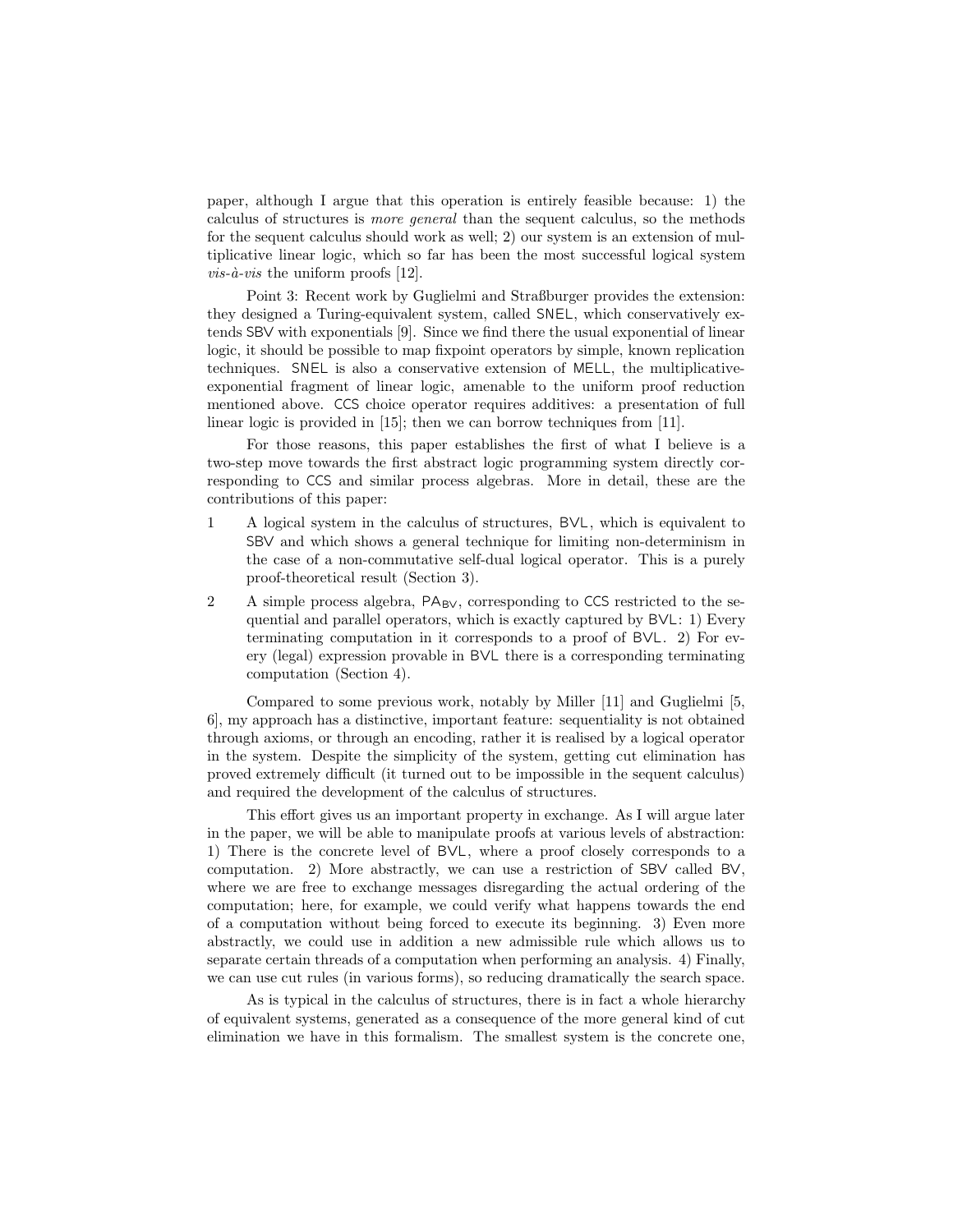corresponding to computations; all the others can be used for analysis, verification, and the like.

# **2 Basic Definitions**

In this section I will shortly present definitions and results that the reader can find in more extensive details in [7] and [8]. I call calculus a formalism, like natural deduction or the sequent calculus, for specifying logical systems. A system in the calculus of structures is defined by a language of structures, an equational theory over structures, and a collection of inference rules. The equational theory serves just the purpose of handling simple decidable properties, like commutativity or idempotency of logical operators, something that in the sequent calculus is usually implicitly assumed. It also defines negation, as is typical in linear logic.

Let us first define the language of structures of BV. Intuitively,  $[S_1, \ldots, S_h]$ corresponds to a sequent  $\vdash S_1,\ldots,S_h$  or, equivalently to the formula  $S_1 \otimes \cdots \otimes S_h$ . The structure  $(S_1, \ldots, S_h)$  corresponds to  $S_1 \otimes \cdots \otimes S_h$ . The structure  $\langle S_1; \ldots; S_h \rangle$ has no correspondence in linear logic, it should be considered the *sequential* or non*commutative* composition of  $S_1, \ldots, S_h$ .

**2.1 Definition** We consider a set A of countably many *positive atoms* and *neg*ative atoms, denoted by a, b, c, .... Structures are denoted with  $S$ ,  $P$ ,  $Q$ ,  $R$ ,  $T$ , U and V. The structures of the *language* BV are generated by

$$
S ::= \circ | a | \langle \underbrace{S; \dots; S}_{>0} \rangle | [\underbrace{S, \dots, S}_{>0}] | (\underbrace{S, \dots, S}_{>0}) | \overline{S} ,
$$

where  $\circ$ , the *unit*, is not an atom;  $\langle S_1; \ldots; S_h \rangle$  is a seq structure,  $[S_1, \ldots, S_h]$ is a par structure and  $(S_1,\ldots,S_h)$  is a copar structure;  $\overline{S}$  is the negation of the structure S. The notation  $S\{\}\}$  stands for a structure with a hole that is not in the scope of a negation, and denotes the *context* of the structure R in  $S\{R\}$ ; we also say that the structure R is a *substructure* of  $S\{R\}$ . We drop contextual parentheses whenever structural parentheses fill exactly the hole: for instance  $S[R,T]$  stands for  $S\{[R,T]\}.$ 

Inference rules assume a peculiar shape in our formalism: they typically have the form  $\rho \frac{S\{T\}}{S\{R\}}$ , which stands for a scheme  $\rho$ , stating that if a structure matches R, in a context  $S\{\}\,$ , then it can be replaced by T without acting in the context at all (and analogously if one prefers a top-down reading). A rule is a way to implement any axiom  $T \Rightarrow R$ , where  $\Rightarrow$  stands for the implication we model in the system, but it would be simplistic to regard a rule as a different notation for axioms. The entire design process of rules is done for having cut elimination and the subformula property; these proof theoretical properties are foundational for proof search and abstract logic programming. A derivation is a composition of instances of inference rules and a proof is a derivation free from hypotheses: the shape of rules confers to derivations (but not to proofs) a vertical symmetry.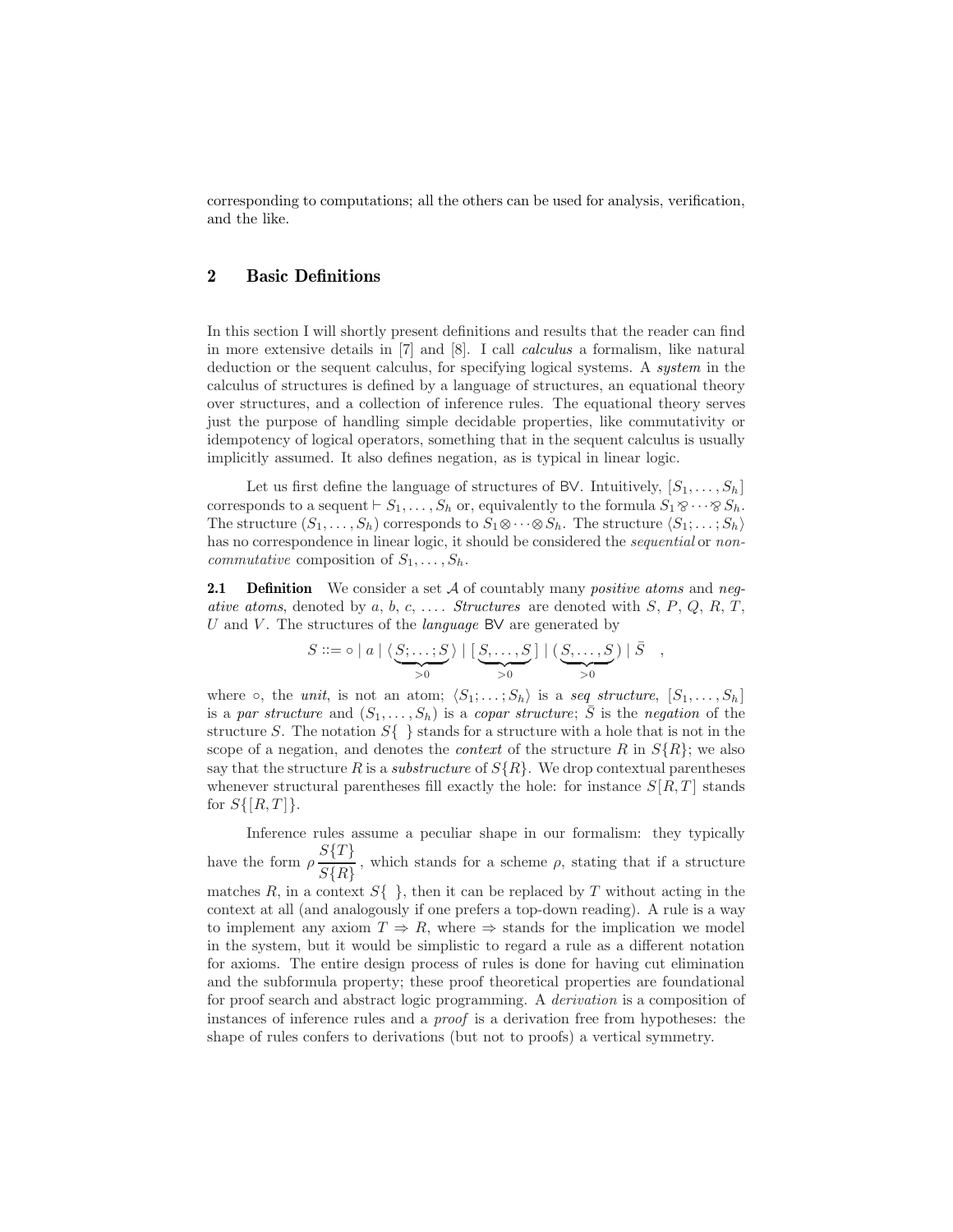**2.2 Definition** An (*inference*) rule is any scheme  $\rho \frac{T}{R}$ , where  $\rho$  is the *name* of the rule,  $T$  is its *premise* and  $R$  is its *conclusion*; at most one between  $R$  and T may be missing. A set of rules defines a *(formal) system*, denoted by  $\mathscr{S}$ . A derivation in a system  $\mathscr S$  is a finite chain of instances of rules of  $\mathscr S$ , is denoted by  $\Delta$  and can consist of just one structure. Its topmost and bottommost structures are respectively called *premise* and *conclusion*. A derivation  $\Delta$  in  $\mathscr S$  whose premise T

is  $T$  and conclusion is  $R$  is denoted by R  $\Delta$   $\parallel$   $\mathscr{S}$  .

It is customary in the calculus of structures first to define symmetric systems, returning just derivations, and only afterwards to break the symmetry by adding an (asymmetric) axiom. Symmetric systems are obtained by considering for each rule also its corule, defined by swapping and negating premise and conclusion. Hence, we typically deal with *pairs* of rules,  $\rho \downarrow \frac{S\{T\}}{S\{R\}}$  (down version) and  $\rho \uparrow \frac{S\{\bar{R}\}}{S\{\bar{T}\}}$  (up version), that make the system closed by contraposition. When the up and down versions coincide, the rules are self-dual, and in this case we will omit the arrows.

We now define system BV by extracting it from its symmetric version SBV . In SBV we distinguish a fragment, called interaction, which deals solely with negation; the rest of the system, the structure fragment, deals with logical relations. In analogy with sequent calculus presentations, the interaction fragment corresponds to the rules dealing with identity and cut, and the structure fragment to logical (and structural) rules. Note that in the calculus of structures rules are defined on complex contexts: pairs of logical relations are taken simultaneously into account.

**2.3 Definition** The structures of the language BV are equivalent modulo the relation =, defined at the left of Fig. [1.](#page-5-0) By  $\vec{R}$ ,  $\vec{T}$  and  $\vec{U}$  we denote finite, non-empty sequences of structures (sequences may contain ',' or ';' separators as appropriate in the context). Structures whose only negated substructures are atoms are said to be in normal form. At the right of the figure system SBV is shown (symmetric basic system V). The rules ai $\downarrow$ , ai $\uparrow$ , s, q $\downarrow$  and q $\uparrow$  are called respectively atomic interaction, atomic cut, switch, seq and coseq. The down fragment of SBV is  $\{\mathsf{ai}\,\downarrow,\mathsf{s},\mathsf{q}\,\downarrow\}$ , the up fragment is  $\{\mathsf{ai}\,\uparrow,\mathsf{s},\mathsf{q}\,\uparrow\}$ .

It helps intuition always to consider structures in normal form, where not otherwise indicated. There is a straightforward two-way correspondence between structures not involving seq and formulae of multiplicative linear logic (MLL) in the version including mix and nullary mix: for example  $[(a, \bar{b}), c, \bar{d}]$  corresponds to  $((a \otimes b^{\perp}) \otimes c \otimes d^{\perp}),$  and vice versa. Units are mapped into  $\circ$ , since  $1 \equiv \perp$ , when mix and nullary mix are present [1]. The reader can check that the equations in Fig. [1](#page-5-0) correspond to equivalences in MLL plus mix and nullary mix, disregarding seq, and that rules correspond to valid implications.

Our three logical relations share a common self-dual unit ◦, which can be regarded as the empty sequence; it gives us flexibility in the application of rules.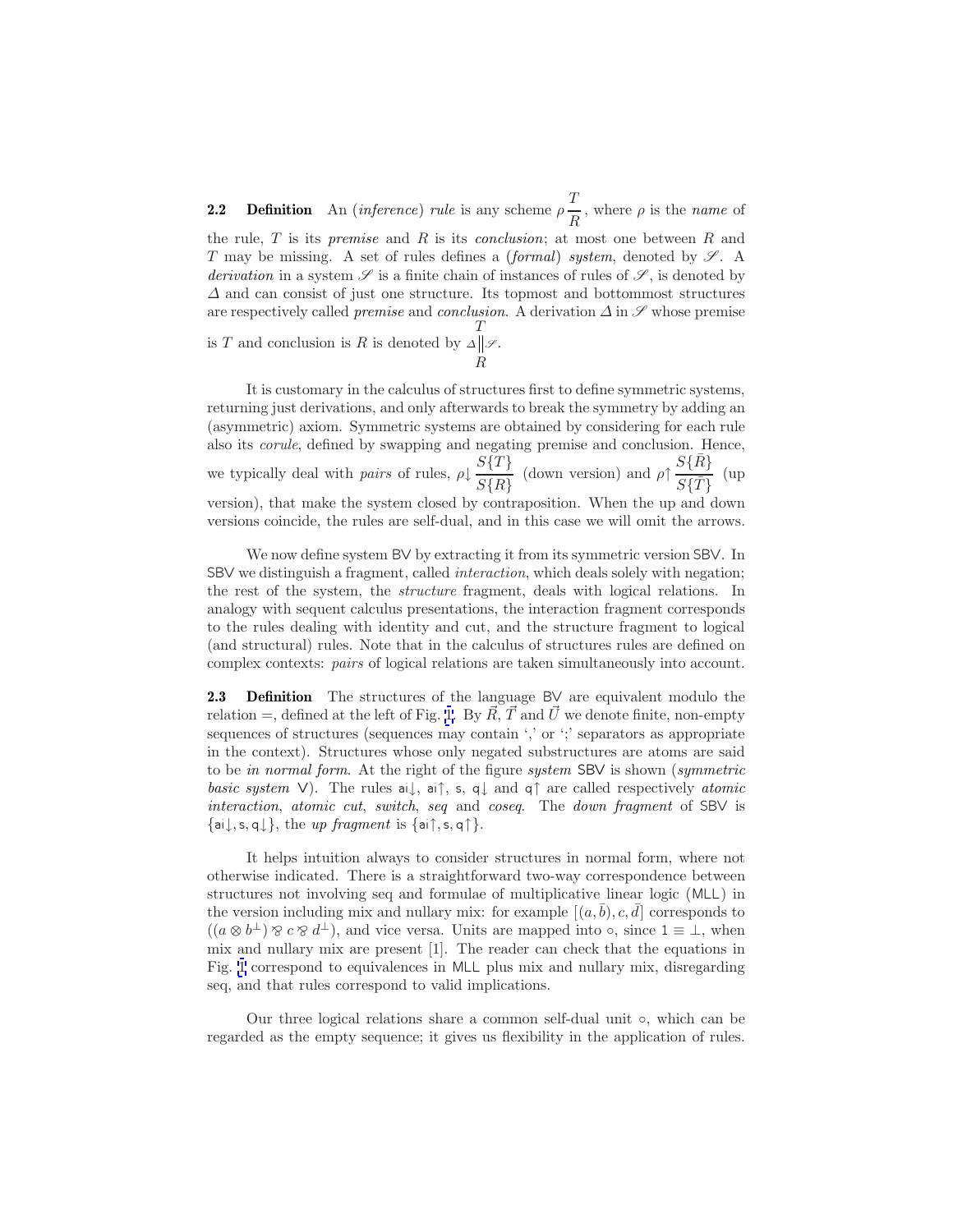<span id="page-5-0"></span>

**Fig. 1 Left:** Syntactic equivalence = for BV **Right:** System SBV

For example, consider the following derivation:

$$
\mathsf{q} \uparrow \frac{(a,b)}{\langle a;b \rangle} = \mathsf{q} \uparrow \frac{(\langle a; \circ \rangle, \langle \circ;b \rangle)}{\langle [a,b] \rangle} = \mathsf{q} \downarrow \frac{\langle [a, \circ]; [\circ,b] \rangle = \langle (a, \circ); (\circ,b) \rangle}{[\langle a; \circ \rangle, \langle \circ;b \rangle]}.
$$

Looking at the rules of system SBV , we note that all of them, apart from the cut rule, guarantee the subformula property: the premise only involves substructures of the structures of the conclusion.

The rules  $\iota \downarrow \frac{S\{\circ\}}{S[R,\bar{R}]}$  and  $\iota \uparrow \frac{S(R,\bar{R})}{S\{\circ\}}$  define respectively general forms of

interaction and cut: as shown in [7, 8], they are admissible, respectively, for the down and up fragment of SBV.

So far we have dealt with SBV , a top-down symmetric system, lacking any notion of proof. Particularly relevant for provability is a study of permutability and admissibility of rules: the symmetric system is simplified into an equivalent minimal one, by discarding the entire fragment of up rules. Behind this, is that  $T \Rightarrow R$  and  $\bar{R} \Rightarrow \bar{T}$  are equivalent statements in many logics. Related to this phenomenon, systems in the calculus of structures have two distinctive features:

- 1 The cut rule splits into several up rules, and since we can eliminate up rules successively and independently one from the other, the cut elimination argument becomes modular. In our case i↑ can be decomposed into ai↑,s and  $q \uparrow$ , in every derivation.
- 2 Adding up rules to the minimal system, while preserving provability, allows to define a broader range of equivalent systems than what we might expect in more traditional calculi, like sequent calculus (or natural deduction).

**2.4 Definition** The following (logical axiom) rule is called  $unit: \circ \downarrow \longrightarrow$ . The system in Fig. [2](#page-6-0) is called *system* BV (*basic system*  $V$ ).

Note that system BV is cut-free, and every rule has the subformula property.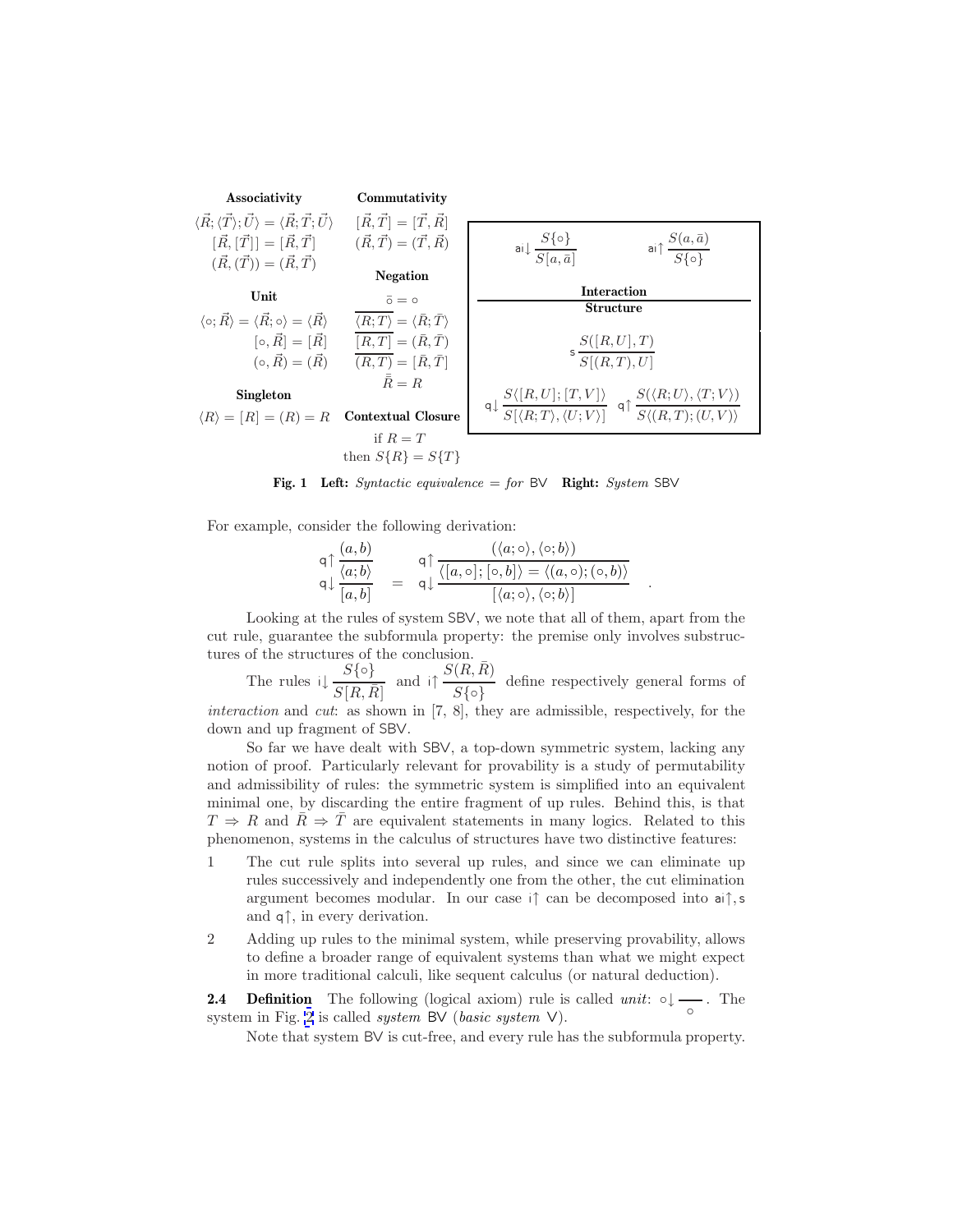<span id="page-6-0"></span>

| $S\{\circ\}$                       | S([R,U],T) | $S\langle [R,U];[T,V]\rangle$                                                     |
|------------------------------------|------------|-----------------------------------------------------------------------------------|
| ai $\sqrt{\frac{1}{S[a,\bar{a}]}}$ | S[(R,T),U] | $\mathsf{q}\downarrow \frac{\overline{S[\langle R;T\rangle,\langle U;V\rangle]}}$ |

**Fig. 2** System BV

**2.5 Definition** A *proof* is a derivation whose topmost inference rule is an instance of the unit rule. Proofs are denoted with  $\Pi$ . A formal system  $\mathscr S$  proves R if there is in  $\mathscr S$  a proof  $\Pi$  whose conclusion is  $R$ , written  $\mathbb{Z}[\mathscr S]$ . Two systems are equivalent if they prove the same structures equivalent if they prove the same structures.

Observe that ◦↓ can only occur once in a derivation, and only at the top.

This is the cut elimination theorem, in a much more general form than possible in the sequent calculus:

**2.6 Theorem** All the following systems are equivalent: BV, BV ∪ {q↑}, BV ∪  $\{\textsf{ai}\,\uparrow\}, \textsf{BV}\cup\{\textsf{i}\,\uparrow\}, \text{ and } \textsf{SBV}\cup\{\circ\downarrow\}.$ 

In addition, and according to the correspondence mentioned above, we have that BV is a conservative extension of MLL plus mix and nullary mix.

# **3 Restricting Interaction**

In this section we will see a system equivalent to BV , and so to all systems equivalent to it, in which interaction is limited to certain contexts only. This limitation will be instrumental in showing the correspondence to CCS. Intuitively, in CCS interaction happens in the order induced by prefixing; by restricting interaction in BV , we force this ordering. Some proofs in the following are very sketchy, due to length constraints. I tried to put the emphasis on the techniques that are closer to our process algebra.

**3.1 Definition** The structure context  $S\{\}\$ is a *right context* if there are no structure  $R \neq \infty$  and no contexts  $S' \{ \}$  and  $S'' \{ \}$  such that  $S \{ \} = S' \langle R; S'' \{ \} \rangle$ . Right contexts are also denoted by  $S\{\}^{\perp}$ , where the L stands for (hole at the) left. We tag with  $\perp$  structural parentheses instead of contextual ones whenever possible: for example  $S[R,T]$ <sup> $\iota$ </sup> stands for  $S\{[R,T]\}$ <sup> $\iota$ </sup>.

For example  $S_1\{\ \}^{\mathsf{L}} = [a, b, \langle \{\ \}; c \rangle], S_2\{\ \}^{\mathsf{L}} = (a, \{\ \}, b)$  and  $S_3\{\ \}^{\mathsf{L}} =$  $\langle [a, \{\}] ; b \rangle$  are right contexts, whilst  $[a, (b, \langle c; \{\}] \rangle)]$  and  $\langle (a, [b, c]) ; \{\] \rangle$  are not.

**3.2 Definition** The next rule is called *left atomic interaction*:  $\mathbf{a} \downarrow \downarrow \frac{S\{\circ\}^{\perp}}{S[a,\bar{a}]^{\perp}}$ ;  $[a, \bar{a}]$  is its *redex*. The system  $\{\circ \downarrow, \mathsf{a} | \downarrow, \mathsf{q} \downarrow, \mathsf{s} \}$  is called *system* BVL.

Trivially, instances of  $\alpha \downarrow$  are instances of  $\alpha \downarrow$ , and hence any proof in BVL is also a proof in BV.

We introduce some terminology for our coming analysis of permutability.

**3.3 Definition** A rule  $\rho$  permutes by  $\mathscr S$  over  $\rho'$  if for all  $\rho' \frac{Q}{U}$ <br> $\rho \frac{Q}{P}$  there is  $\rho \frac{Q}{V}$ P  $\mathscr{S} \cup {\{\rho'\}},$ 

for some  $V$ .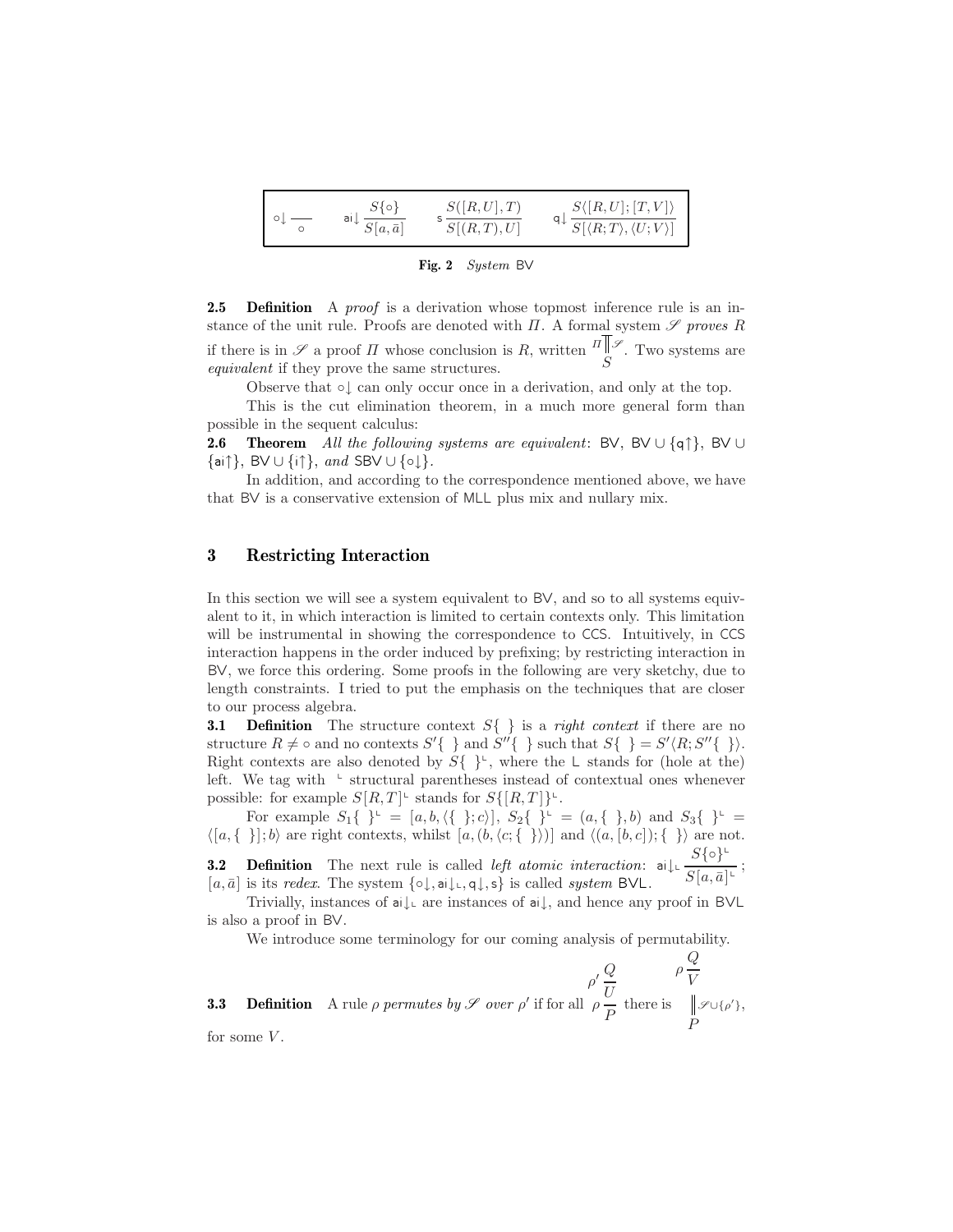<span id="page-7-0"></span>**3.4 Lemma** The rule ai $\downarrow$  permutes by  $\{q\}\}$  over ai $\downarrow$ .

**Proof** Consider ai  $\downarrow$ ∟ $\frac{Q}{\cap C}$  $\Delta = \mathsf{ai}\downarrow \frac{S\{\circ\}}{S[a,\bar{a}]}$ . We reason about the position of the redex of  $\mathsf{ai}\downarrow\llcorner$  in

 $S\{\circ\}$ . The following cases exhaust all possibilities:

**1** The redex of ai $\downarrow$  is inside context  $S\{\}$ :

S {◦} ai↓<sup>L</sup> <sup>S</sup>{◦} ai<sup>↓</sup> yields <sup>S</sup>[a, <sup>a</sup>¯] S {◦} ai<sup>↓</sup> <sup>S</sup> [a, <sup>a</sup>¯] ai↓<sup>L</sup> . <sup>S</sup>[a, <sup>a</sup>¯]

**2** Otherwise, there are only three possibilities:

**1**  $S\{\}\equiv S'[b,\langle\{\;\;\;\};\overline{b}\rangle]$ , for some b; in this case

S {◦}<sup>L</sup> ai↓<sup>L</sup> S [b, ¯b] L <sup>∆</sup> <sup>=</sup> ai<sup>↓</sup> trivially yields <sup>S</sup> [b, [a, a¯]; ¯b-] L S {◦}<sup>L</sup> ai↓<sup>L</sup> S [b, ¯b] L ai↓<sup>L</sup> . <sup>S</sup> [b, [a, a¯]; ¯b-L

**2**  $S\{\}\equiv S'[b,\langle \bar{b}; {\{\}} \rangle],$  for some b; in this case

$$
\varDelta = \mathsf{ai}\!\downarrow\!\!\!\downarrow\!\!\frac{S'\{\mathsf{o}\}^\mathsf{L}}{S'[b,\overline{b}]^\mathsf{L}} \qquad \qquad \mathsf{ yields} \qquad \begin{array}{c} \mathsf{ai}\!\downarrow\!\!\downarrow\!\frac{S'\{\mathsf{o}\}^\mathsf{L}}{S'[a,\bar{a}]^\mathsf{L}} \\ \mathsf{ai}\!\downarrow\!\!\downarrow\!\frac{S'\{\mathsf{o}\}^\mathsf{L}}{S'[b,\overline{b}];[a,\bar{a}])^\mathsf{L}} \\ \mathsf{q}\!\downarrow\!\frac{S'\{\mathsf{o}\}^\mathsf{L}}{S'[b,\overline{b}];[a,\bar{a}])^\mathsf{L}} \end{array} \quad .
$$

**3**  $S\{\} = S'[b, (\{\}, \bar{b})]$ , for some *b*; in this case

$$
\varDelta = \mathsf{ai}\!\downarrow\!\!\!\!\downarrow \frac{S'\{\mathsf{o}\}^\mathsf{L}}{S'[b,([a,\bar{a}],\bar{b})]^\mathsf{L}} \quad\text{trivially yields}\qquad \mathsf{ai}\!\downarrow\!\!\!\!\downarrow \frac{S'\{\mathsf{o}\}^\mathsf{L}}{S'[b,([a,\bar{a}],\bar{b})]^\mathsf{L}} \quad.
$$

 $\Box$ 

**3.5 Lemma** The rule ai↓ permutes by {q↑,s} over the rules q↓, q↑ and s. **Proof** We first prove that for every  $S\{\}$  and R there exists a derivation  $(S\{\circ\}, R)$  $S\{R\}$  $\parallel$ {q↑,s} (easy structural induction on  $S\{\}\;$ ; then for every  $\rho \in \{\mathsf{q}\downarrow, \mathsf{q}\uparrow, \mathsf{s}\}\;$  we have:

$$
\rho \frac{Q}{S\{o\}} \qquad \rho \frac{\frac{a_1 \downarrow \frac{Q}{(Q,[a,\bar{a}])}}{\frac{S\{o\}}{S[a,\bar{a}]}}}{\text{ yields }} \rho \frac{\rho \frac{Q}{(S\{o\},[a,\bar{a}])}}{\left[\left[\frac{\{a\uparrow,s\}}{\{a,\bar{a}\}}\right]\right]}.
$$

Then, trivially, from Lemmas 3.4 and 3.5:

**3.6** Theorem The rule ai↓ permutes by  $\{q \downarrow, q \uparrow, s\}$  over ai $\downarrow$ <sub>k</sub>,  $q \uparrow$ , and s.

 $\Box$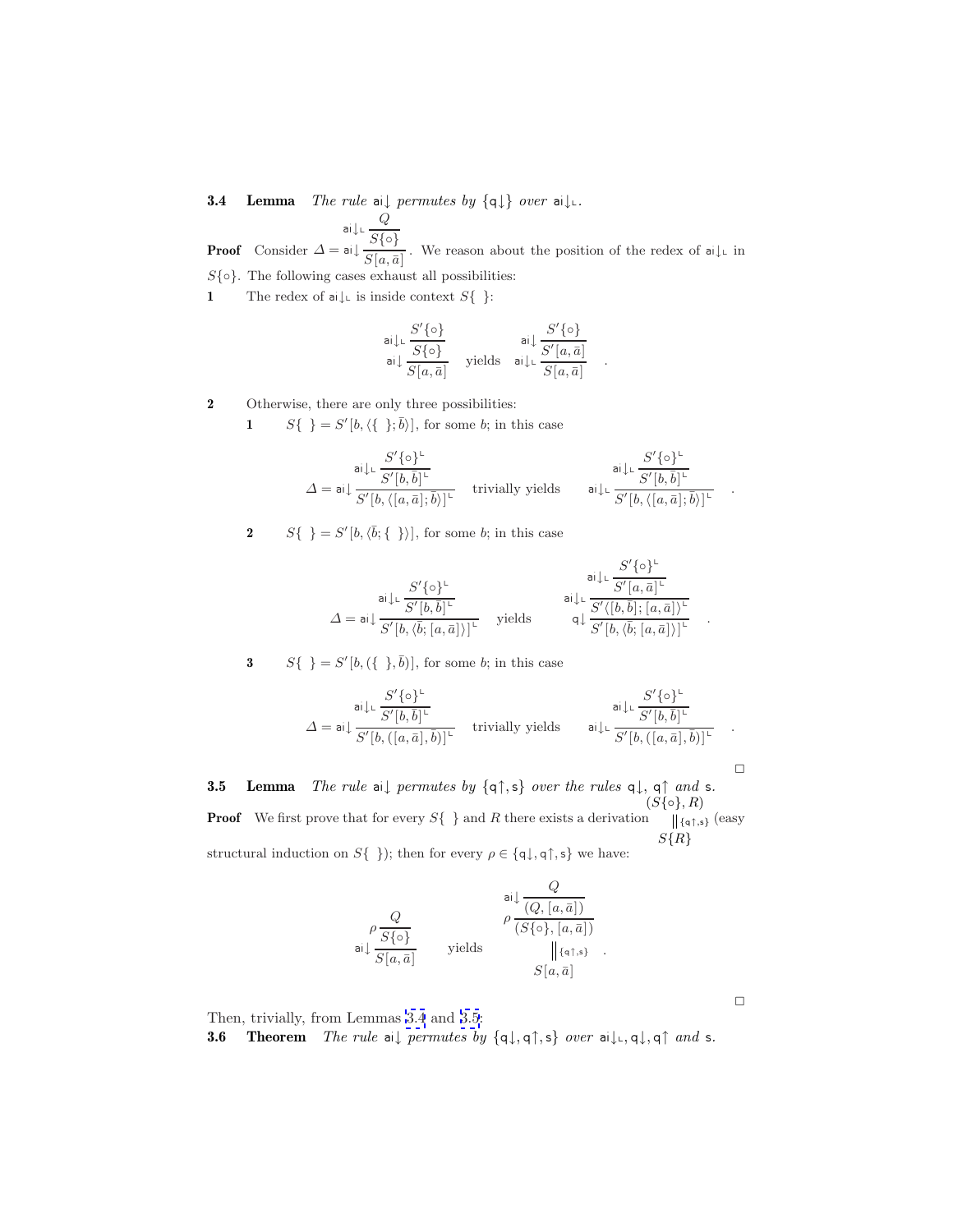<span id="page-8-0"></span>**3.7** Theorem If there is a proof for R in BV, then there is a proof for R in  $BVL \cup \{q\}$ .

**Proof** The topmost instance of ai↓ in a proof is also an instance of ai↓∟. Transform the given proof as follows: Take the topmost instance of an ai↓ rule which is not already an  $a \downarrow$  instance and permute it up, by Theorem [3.6,](#page-7-0) until it becomes an instance of ai↓<sup>L</sup> (which always happens when the instance reaches the top of a proof). Proceed inductively.

For example, the proof on the left, where we have already renamed the topmost instance of ai↓ as ai↓L, is successively transformed as follows:



We need to refine the preceding theorem such that we can get rid of the q↑ rule in our system.

**3.8 Theorem** If there is a proof for R in BV, and no copar structure appears in  $R$ , then there is a proof for  $R$  in  $B\vee L$ .

**Proof** Take the given proof for R and transform it into one in BVL  $\cup$  {q↑}, by Theorem 3.7. Since no copar appears in R, the bottommost instance of  $\eta \uparrow$  in the proof must necessarily be as in

$$
\mathsf{q} \uparrow \frac{\mathbb{S}(T,U)}{\mathbb{S}\langle T;U\rangle}
$$
\n
$$
\mathsf{q} \uparrow \frac{\mathbb{S}(T,U)}{\mathbb{S}\langle T;U\rangle}
$$
\n
$$
\mathsf{P} \downarrow \mathsf{B} \vee \mathsf{L}
$$

.

Transform the proof by upwardly changing  $(T, U)$  into  $\langle T, U \rangle$ , and correspondingly transforming s instances into q↓ instances. This eliminates one instance of q↑. Possibly, some instances of ai↓<sup>L</sup> become simple ai↓. Rearrange them until all are again ai↓<sup>L</sup> and repeat the procedure until all  $q\uparrow$  instances are eliminated.

At this time I don't know whether it is possible to lift the restriction on  $R$ containing no copars. I believe that it is possible, but the proof does not look easy.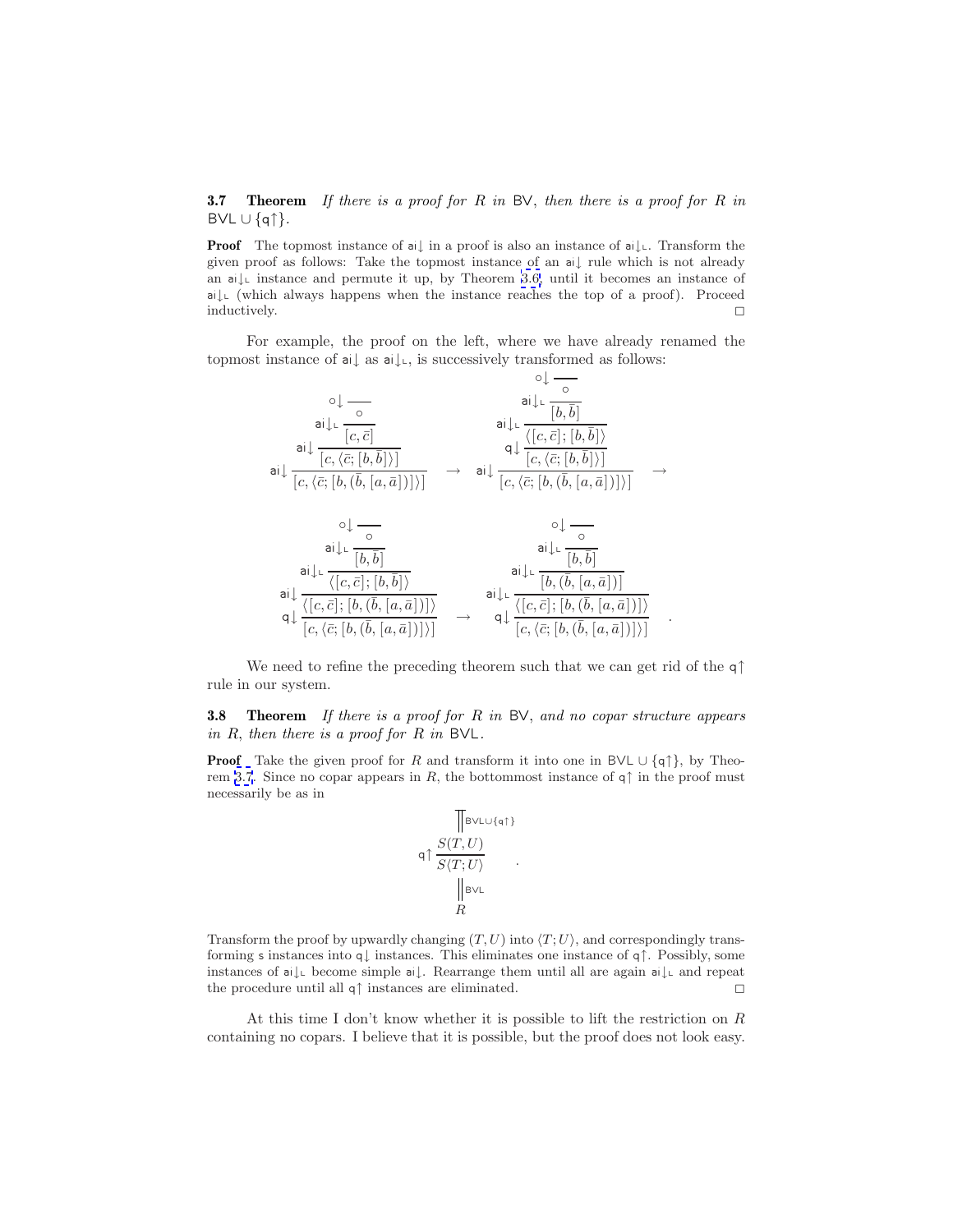

$$
Cp \n\overline{a.E \mid F \stackrel{a}{\longrightarrow} E \mid F}
$$
\n
$$
Cs \n\overline{E \stackrel{a}{\longrightarrow} E' \quad F \stackrel{\overline{a}}{\longrightarrow} F'}
$$
\n
$$
E \mid F \stackrel{\circ}{\longrightarrow} E' \mid F'
$$

**Fig. 3** Left: Syntactic equivalences for PA<sub>BV</sub> Right: Transition rules for PA<sub>BV</sub>

# **4 Relations with a Simple Process Algebra**

#### **4.1 Completeness**

We now introduce some definitions and notation for a simple process algebra  $\mathsf{PA}_{\mathsf{BV}}$ corresponding to the CCS fragment of prefixing and parallel composition.

**4.1.1 Definition** Let  $\mathcal{L} = (\mathcal{A}/\mathcal{A}) \cup \{ \circ \}$  be the set of *labels* or *actions*, where  $\circ$ is called the *internal* (or *silent*) action; we denote actions by  $\alpha$ . The process expressions of  $PA_{BV}$ , denoted by E and F, are generated by

$$
E ::= \circ | a.E | (E | E) ,
$$

where the combinators  $\therefore$  and  $\uparrow$  are called respectively prefix and composition, and prefix is stronger than composition. We will consider expressions equivalent up to the laws defined at the left in Fig. 3. We denote the set of expressions by  $\mathcal{E}_{\text{PA}}$ . At the right of Fig. 3 the transition rules of  $\text{PA}_{\text{BV}}$  are defined: Cp is called prefix and  $\textsf{Cs}$  is called *synchronisation*.

Operational semantics is given by way of the labelled transition system  $(\mathcal{E}_{\mathsf{PA}}, \mathcal{L}, \{\stackrel{\alpha}{\longrightarrow}:\alpha \in \mathcal{L}\})$ . We introduce some basic terminology and notation.

**4.1.2 Definition** In the *computation*  $E \xrightarrow{\alpha_1} \cdots \xrightarrow{\alpha_n} F$  we call  $\alpha_1; \ldots; \alpha_n$  an action sequence of E; action sequences are considered equivalent up to the law at the left in Fig. 3; action sequences are denoted by  $\vec{s}$ ; if  $n = 0$  then E is the empty computation, its action sequence is empty and is denoted by  $\epsilon$ . Terminating computations are those whose last expression is  $\circ$ . A computation  $E \stackrel{\alpha_1}{\longrightarrow} \cdots \stackrel{\alpha_n}{\longrightarrow} F$ can also be written  $E \stackrel{\alpha_1,\ldots,\alpha_n}{\longrightarrow} F$ .

The reader will have no trouble in verifying that our process algebra indeed is equivalent to the fragment of CCS with prefix and parallel composition, as is presented, for example, in [14]. We make no distinction between 0 and  $\tau$ , they both are collapsed into the unit ◦.

**4.1.3 Definition** The function  $\cdot$  maps the expressions in  $\mathcal{E}_{PA}/=$  and the action sequences in  $\mathcal{L}^*/=$  into structures of BV according to the following inductive  $\underbrace{\mathsf{e}}_{\mathsf{s}} = \mathsf{o} \quad , \qquad \qquad \underbrace{\mathsf{e}}_{\mathsf{s}} = \mathsf{o} \quad ,$ 

$$
\begin{aligned}\n\underline{\mathbf{a}}_{\mathbf{s}} &= \mathbf{0} \quad , \\
\underline{a} \cdot \underline{E}_{\mathbf{s}} &= \langle a; \underline{E}_{\mathbf{s}} \rangle \quad , \\
\underline{E} \mid F_{\mathbf{s}} &= \left[ \underline{E}_{\mathbf{s}}^{\mathbf{0}} \cdot \underline{E}_{\mathbf{s}} \right] \quad ; \\
\underline{E}_{\mathbf{s}} &= \langle a_1, \dots, a_n \rangle = \langle a_1, \dots, a_n \rangle \quad .\n\end{aligned}
$$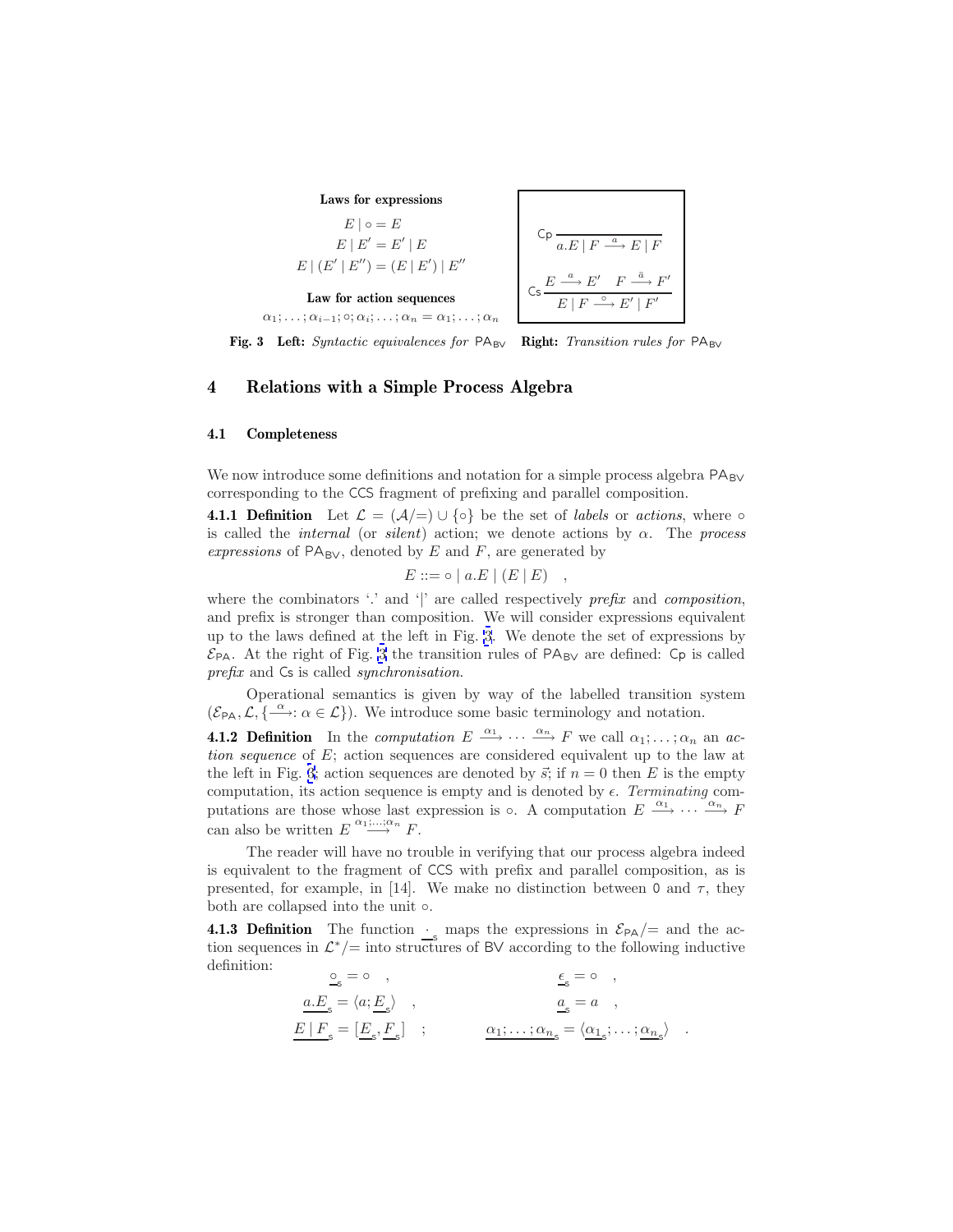**4.1.4 Theorem** For every computation  $E_0 \stackrel{\vec{s}}{\longrightarrow} E_n$  there is a derivation  $E_{n_{\mathsf{S}}}$  $[\underline{E_0}, \vec{s}_{\mathrm{s}}]$ ] BVL.

**Proof** By induction on *n*. If  $n = 0$  take the derivation  $\underline{E_0}_s$ . The inductive cases are:

**1**  $E_0 \stackrel{a}{\longrightarrow} E_1 \stackrel{\alpha_2}{\longrightarrow} \cdots \stackrel{\alpha_n}{\longrightarrow} E_n$ : It must be  $E_0 = a.E \mid F$ , for some E and F, and  $E_1 = E \mid F$ . Let  $S = \overline{\alpha_2; \dots; \alpha_{n_s}}$ ; we can build:



**2**  $E_0 \xrightarrow{\circ} E_1 \xrightarrow{\alpha_2} \cdots \xrightarrow{\alpha_n} E_n$ : It must be  $E_0 = E \mid F, E_1 = E' \mid F', E = a.E'' \mid F'',$  $E' = E'' | F'', F = \bar{a}E''' | F'''$  and  $F' = E''' | F'''$ . Let  $S = \overline{\alpha_2; \dots; \alpha_{n_S}}$  ; we can build:

$$
\begin{array}{c}\n\underline{E_n}_s \\
\hline\n\parallel_{\text{BVL}} \\
\text{ail} \downarrow \mathstrut \mathstrut_{\text{L}} \frac{[E'',S',E''',S']}{[(a,\bar{a}];[E'',S,E''',S'],F''',S']} \\
\text{ail} \frac{1}{[\langle a; \underline{E''}_s \rangle, \underline{F''}_s, \langle \bar{a}; \underline{E'''}_s \rangle, \underline{F''}_s, S]} \\
\hline\n\end{array}.
$$

 $\Box$ 

**4.1.5 Corollary** For every terminating computation in PA<sub>BV</sub> there exists a proof  $in$  BVL.

#### **4.2 Soundness**

Now comes the tricky part. We want to map provable structures of BV to terminating computations of  $PA_{BV}$  and, of course, we need a linguistic restriction on BV, which be determined by the grammar for expressions and action sequences of PA<sub>BV</sub>. This restriction provides the legal set of structures we may use.

**4.2.1 Definition** The set  $\mathcal{E}_{\text{BV}}$  of process structures is the set of structures obtained by

$$
P ::= \circ | \langle a; P \rangle | [P, P] .
$$

The function  $\cdot$  e maps the structures in  $\mathcal{E}_{\text{BV}}/=\text{into expressions in }\mathcal{E}_{\text{PA}}/=\text{as follows:}$ 

$$
\begin{aligned} \underline{\underline{\mathrm{o}}}_{\mathrm{\underline{\mathrm{e}}}} &= \mathrm{o} \quad , \\ \underline{\langle a; P \rangle}_{\mathrm{\underline{\mathrm{e}}}} &= a.\underline{P}_{\mathrm{\underline{\mathrm{e}}}} \quad , \\ \underline{[P,Q]}_{\mathrm{\underline{e}}} &= \underline{P}_{\mathrm{\underline{\mathrm{e}}}} \mid \underline{Q}_{\mathrm{\underline{\mathrm{e}}}} \quad . \end{aligned}
$$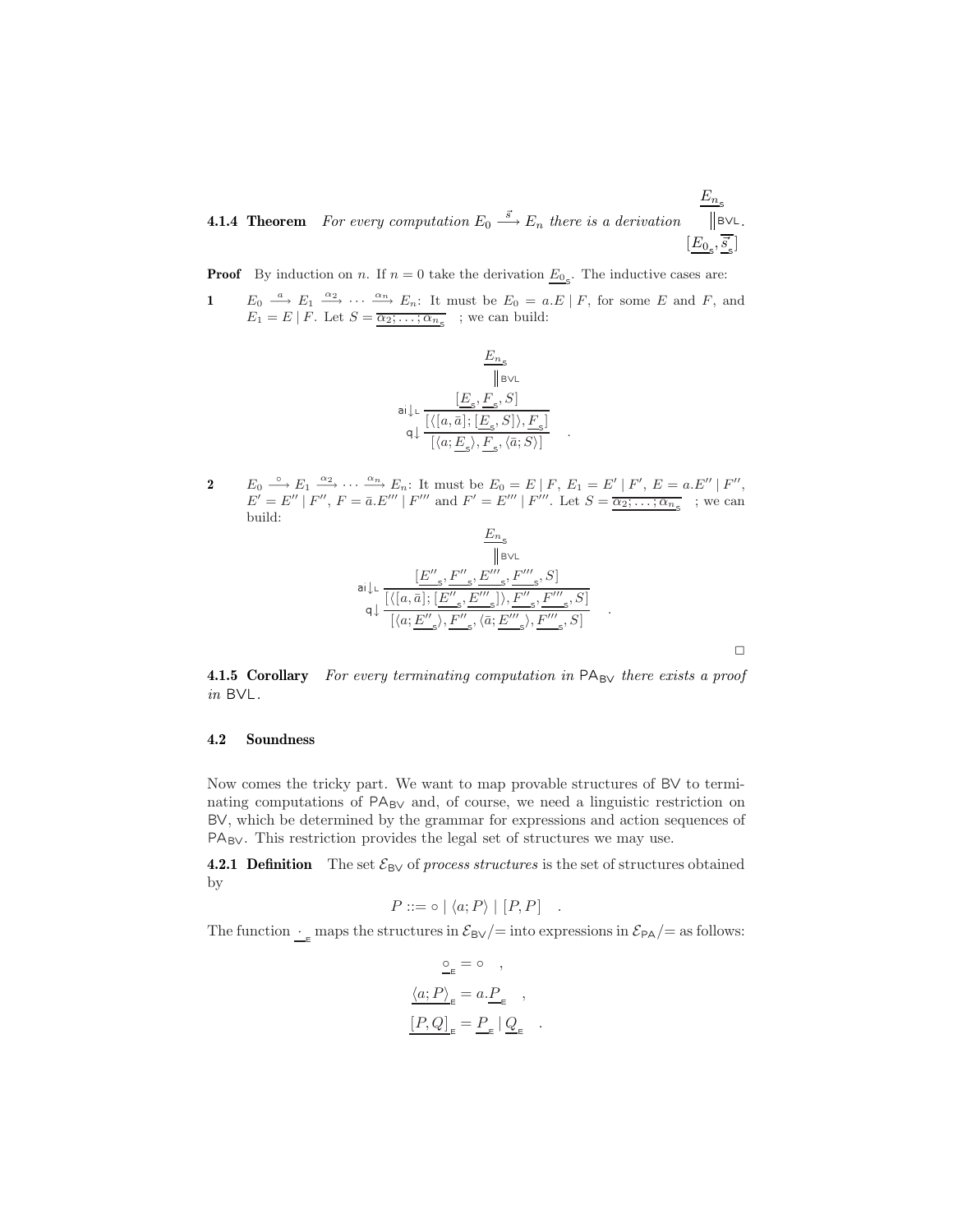**4.2.2 Theorem** Given the process structure P and the proof  $[P, \langle a_1; \ldots; a_n \rangle]$  $\mathbb{T}$ BVL, for  $n \geq 0$ , there exists a computation  $P_0 \stackrel{\vec{s}}{\longrightarrow} \infty$ , where  $P_0 = \underline{P}_{\epsilon}$  and  $\underline{\vec{s}}_{\leq} = \overline{\langle a_1; \ldots; a_n \rangle}$ .

**Proof** By induction on the size of P. If  $P = \circ$  then  $P_0$  is the computation. Otherwise, consider the given proof, where the bottommost instance of  $a \downarrow$  has been singled out:

$$
\begin{array}{c}\n\text{[BVL] }\\ \n\text{ai}\!\!\downarrow\!\!\text{L}\, \frac{S\{\text{o}\}}{S[b,\bar{b}]^{\text{L}} }\\ \n\vartriangle \big[\!\!\!\!\!\!\!\begin{array}{c} \text{BVL}\backslash\{\text{ai}\!\!\downarrow\!\!\downarrow\}\!\\ \text{[P,}\langle a_1;\ldots;a_n\rangle\!\!\!\end{array}\!\!\!\big]\n\end{array}
$$

.

Let us mark into  $\Delta$  all occurrences of b and  $\bar{b}$ , as in b<sup>•</sup> and  $\bar{b}^{\bullet}$ . Only two possibilities might occur:

**1** One marked atom occurs in P an another occurs in  $\langle a_1; \ldots; a_n \rangle$ : In this case it must be  $P = [\langle b^{\bullet}; P' \rangle, P'']$ , for some P' and  $P''$ , and  $a_1 = \overline{b}^{\bullet}$ . Any other possibility would result in violating the condition of  $S\{\;\}^{\mathsf{L}}$  being a right context (to see this, check carefully the rules of  $BVL \setminus \{ai\downarrow c\}$  and see how they always respect seq orderings). Then replace all marked atoms by ◦, and remove all trivial occurrences of rule instances that result from this, including the  $a \downarrow$  instance. We still have a proof and  $[P', P'']$  is a process structure, so we can apply the induction hypothesis on the proof

$$
\mathbb{T}_{\mathsf{BVL}}\left[\mathbb{P}', P'', \langle a_2; \ldots; a_n \rangle\right]
$$

.

 $\Box$ 

We get  $b.\underline{P'}_{\varepsilon} | \underline{P''}_{\varepsilon} \stackrel{b}{\longrightarrow} \underline{P'}_{\varepsilon} | \underline{P''}_{\varepsilon}$  $\stackrel{\vec{s}'}{\longrightarrow}$   $\circ$ , where  $\stackrel{\vec{s}'}{\longrightarrow} \stackrel{\cdot}{\longrightarrow} \overline{\langle a_2; \ldots; a_n \rangle}$ .

**2** Both marked atoms occur in P: It must be  $P = [\langle b^{\bullet}; P' \rangle, \langle \bar{b}^{\bullet}; P'' \rangle, P''']$ , for the same reasons as above. By substituting  $b^{\bullet}$  and  $\overline{b}^{\bullet}$  by  $\circ$ , analogously as above, we can get, by induction hypothesis, the computation  $b^{\bullet} \cdot P'_{\epsilon} \mid \overline{b^{\bullet}} \cdot P''_{\epsilon} \mid P'''_{\epsilon} \stackrel{\circ}{\longrightarrow}$  $P'_{\varepsilon} | P''_{\varepsilon} | P'''_{\varepsilon} \xrightarrow{\vec{s}} \circ.$ 

This is the main result of this paper:

**4.2.3 Corollary** The same statement of Theorem 4.2.2 holds for system SBV ∪  $\{\circ\}\$  instead of BVL.

**Proof** It follows from Theorems 4.2.2, [2.6](#page-6-0) and [3.8.](#page-8-0) □

The next example shows an application of the marking procedure and the extraction of the computation stepwise from the intermediate proofs. We start with a process structure  $[a, \langle a, [\bar{a}, c] \rangle]$  and action sequence  $a; c; \circ$ . At each step the intermediate proof is obtained by removing marked occurrences and trivial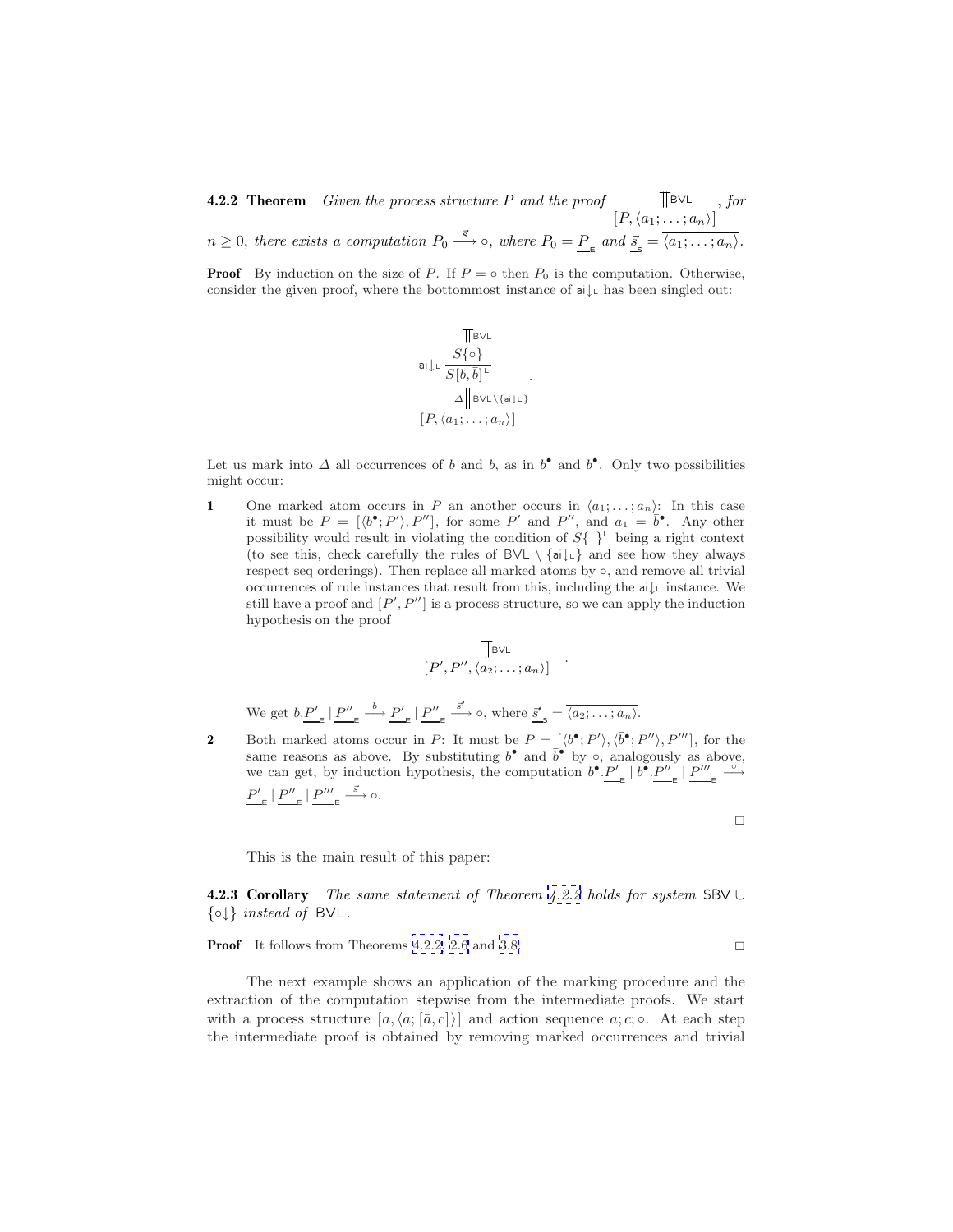applications of rules; the associated computation is indicated below:

$$
\circ \downarrow \frac{\circ}{\circ}
$$
\n
$$
\mathsf{ai} \downarrow \downarrow \frac{\overline{\langle [a, \bar{a}] \rangle}}{\langle [a^{\bullet}, \bar{a}^{\bullet}] ; [a, \bar{a}] \rangle}
$$
\n
$$
\mathsf{ai} \downarrow \downarrow \frac{\overline{\langle [a^{\bullet}, \bar{a}^{\bullet}] ; [a, \bar{a}] \rangle}}{\langle [a^{\bullet}, \bar{a}^{\bullet}] ; [a, \bar{a}, c, \bar{c}] \rangle}
$$
\n
$$
\mathsf{aj} \downarrow \frac{\overline{\langle [a^{\bullet}, \bar{a}^{\bullet}] ; [a, \bar{a}, c, \bar{c}] \rangle}}{\langle [a, \langle [a^{\bullet}, \bar{a}^{\bullet}] ; [\bar{a}, c, \bar{c}] \rangle] \rangle}
$$
\n
$$
\mathsf{ai} \downarrow \downarrow \frac{\overline{\langle [a, \bar{a}] \rangle}}{[a, \bar{a}] \rangle}
$$
\n
$$
\mathsf{ai} \downarrow \downarrow \frac{\overline{\langle [a^{\bullet}, \bar{c}^{\bullet}] ; [a, \bar{a}] \rangle}}{\langle [a, \bar{a}, c^{\bullet}, \bar{c}^{\bullet}] \rangle} \rightarrow \mathsf{ai} \downarrow \downarrow \frac{\overline{\langle [c^{\bullet}, \bar{c}^{\bullet}] ; [a, \bar{a}] \rangle}}{[a, \bar{a}, c^{\bullet}, \bar{c}^{\bullet}]} \rightarrow \mathsf{ai} \downarrow \downarrow \frac{\overline{\langle [a^{\bullet}, \bar{a}^{\bullet}] \rangle}}{[a^{\bullet}, \bar{a}^{\bullet}]} \rightarrow \circ \downarrow \frac{\overline{\langle [a^{\bullet}, \bar{a}^{\bullet}] \rangle}}{[a^{\bullet}, \bar{a}^{\bullet}]} \rightarrow \circ \downarrow \frac{\overline{\langle [a^{\bullet}, \bar{a}^{\bullet}] \rangle}}{[a^{\bullet}, \bar{a}^{\bullet}]} \rightarrow \circ \downarrow \frac{\overline{\langle [a^{\bullet}, \bar{a}^{\bullet}] \rangle}}{[a^{\bullet}, \bar{a}^{\bullet}]} \rightarrow \circ \downarrow \frac{\overline{\langle [a^{\bullet}, \bar{a}^{\bullet}] \rangle}}{[a^{\bullet}, \bar{a}^{\bullet}] \rightarrow \circ \downarrow \frac{\overline{\langle [a^{\bullet}, \bar{a}^{\bullet}] \rangle}}{[a^{\
$$

## **4.3 Comments**

Let us summarise the results presented above.

- 1 Every computation can be put in an easy correspondence to a derivation in SBV, which essentially mimics its behaviour by way of seq and left atomic interaction rules. This result is certainly not unexpected, given that prefixing in CCS is subsumed by the more general form of ordering by seq that we have in SBV.
- 2 Every proof in SBV ∪{◦↓} over a process structure corresponds to a terminating computation. This result is much harder than 1 and it was not obvious. The difficulty, of course, is in the fact that the logical system could perform in principle many more derivations than just those corresponding to computations. It actually does so, but now we know that for each of them there is a terminating computation. The source for the potential applications of this work stems from this result.

The use of point 2, i.e., soundness of SBV with respect to our process algebra, should be the following. BVL, or better yet a further, equivalent restriction along the lines of Miller's uniform proofs, faithfully performs our computations. Here we only have exactly the nondeterminism inherent in the operational semantics of our process algebra. But we can also use the more powerful systems that we know are equivalent to BVL. If we remove the restriction on atomic interactions to be left, as in BV , we can perform communications in any order we like: the time structure of the process is still retained by the logic, but we are not committed to the execution time.

Further, we can add the admissible rule q↑: its use allows strongly to limit nondeterminism, so making choices that, if well guided, could reduce dramatically the search space for, say, a verification tool. In addition we can also allow cut rules, in their various forms. These are notoriously extremely effective in reducing exponentially the search space for proofs, provided one knows exactly which structure to use in cuts. As Theorems [2.6](#page-6-0) and [3.8](#page-8-0) point out, several different systems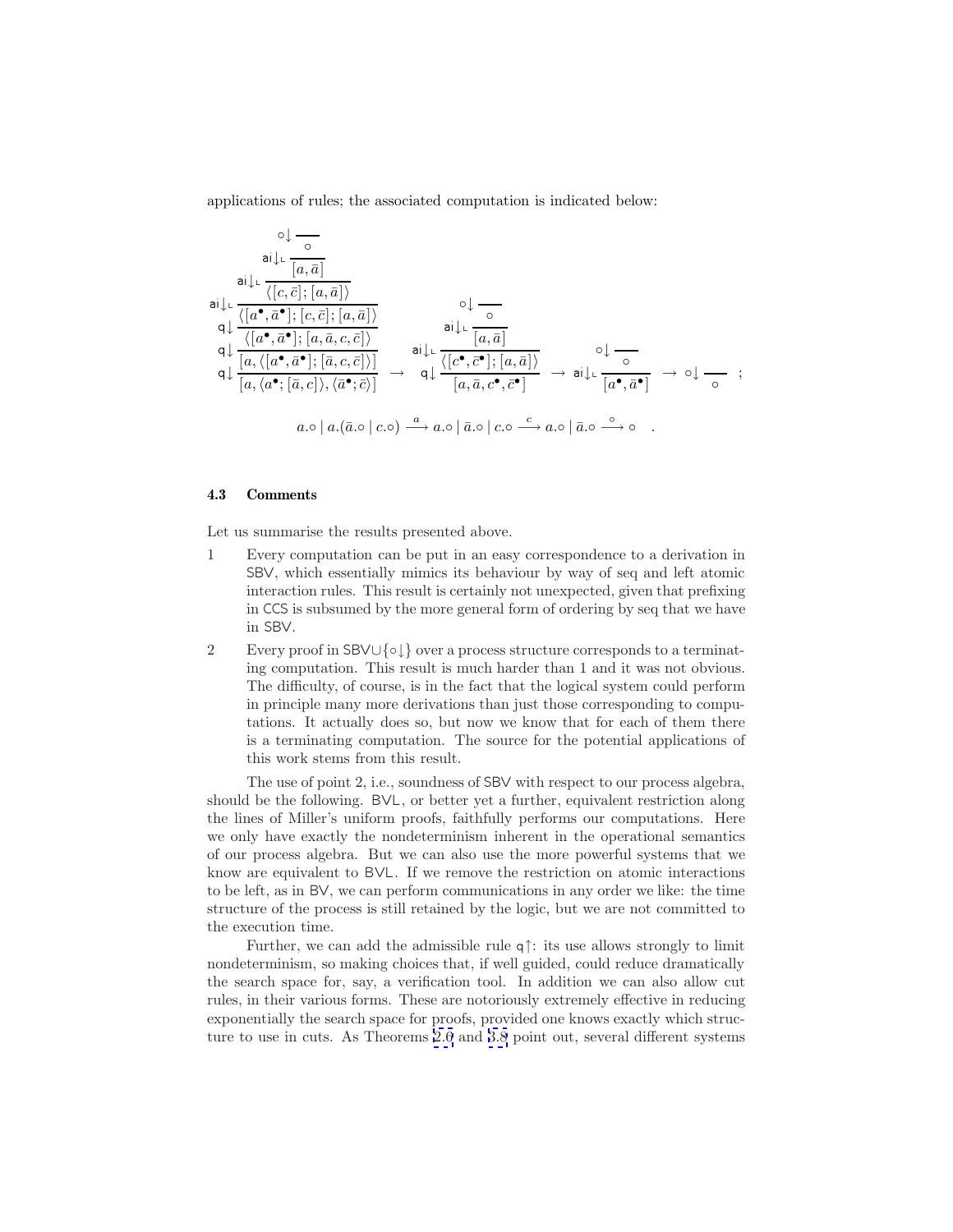are equivalent to BVL. Extending our system to SNEL, an extension of SBV with exponentials studied in [9], will bring in an even larger range of possibilities.

The reader might have noticed that there is little use of the switch rule s when dealing with process structures. This is due to the fact that process structures do not contain copars. The rule s is essential in at least two scenarios:

- 1 When using the q↑ and cut rules.
- 2 In the presence of recursion. As I said already, in a coming extension to our system it will be possible to deal with fixpoint constructions. Very briefly, we will deal with structures like  $?(\bar{P},Q)$ , which specifies the unlimited possibility of rewriting process  $P$  by process  $Q$ . For this construct to work, copar and s are essential.

In my opinion, the only really significant challenge remaining in order to capture exactly CCS in a logical system is coping with the silent transition  $\tau$ . Its algebraic behaviour is rather odd, so I would expect a correspondingly odd logical system, if logical purity is to be maintained. A more sensible approach could be either to give up to perfect correspondence to CCS, or modeling  $\tau$  by axioms and then studying the impact of this axiomatisation on the properties of interest (cut elimination, mainly).

## **5 Conclusions**

This paper intends to be a contribution to the principled design of logic languages for concurrency. We examined a stripped down version of CCS, having only prefixing and parallel composition, called  $PA_{BV}$ . This very simple process algebra presents a significant challenge to its purely logical account in the proof search paradigm, because of its commutative/non-commutative nature. To the best of my knowledge, the only formal system presenting at the same time commutative, non-commutative and linear operators, necessary to give account of the algebraic nature of  $PA_{BV}$ , is system SBV. Still, there is a nontrivial mismatch, in SBV, between its form of sequentiality and CCS's one.

In this paper I showed how to close this gap, through a purely logical restriction of SBV, and I showed how to represent  $PA_{BV}$  in SBV. I argued that this process algebra can be extended to a Turing-equivalent one, comprising much of CCS, while still maintaining a perfect correspondence to the purely logical formal system studied in [9]. Further steps, to enhance expressivity, are possible in even more extended formal systems, by way of additives, along the lines of [15].

## **References**

[1] Samson Abramsky and Radha Jagadeesan. Games and full completeness for multiplicative linear logic. Journal of Symbolic Logic, 59(2):543–574, June 1994.